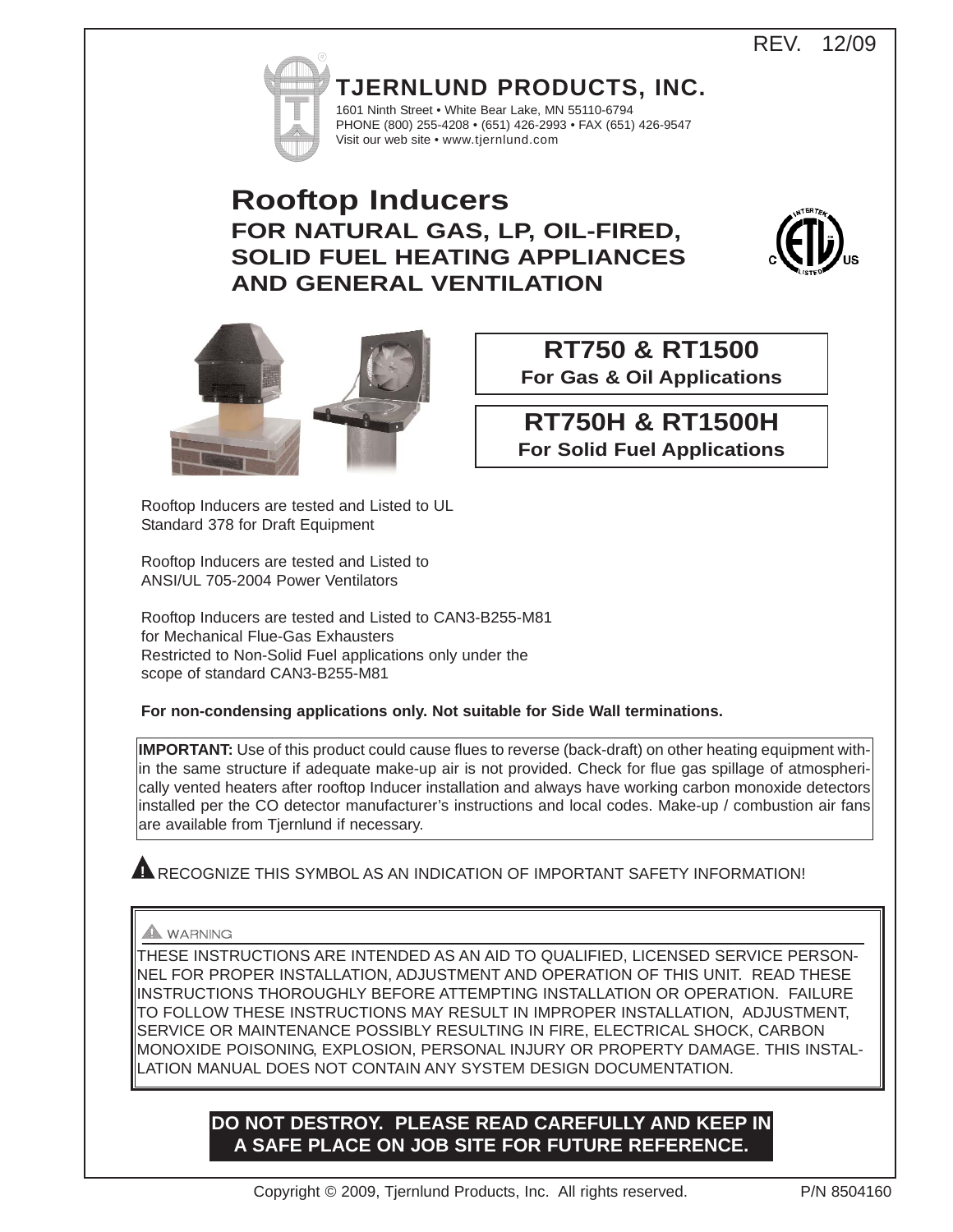| RT750 / RT1500 - PSA-1 SAFETY INTERLOCK AND DRAFT ADJUSTMENT SET-UP PROCEDURE 9-10 |  |
|------------------------------------------------------------------------------------|--|
|                                                                                    |  |
|                                                                                    |  |
|                                                                                    |  |
|                                                                                    |  |
|                                                                                    |  |
|                                                                                    |  |
|                                                                                    |  |

Tjernlund Products welcomes your comments and questions. Call us at 800-255-4208, Fax 651-426-9547, Email us at fanmail@tjfans.com or write to: Customer Service, Tjernlund Products, Inc., 1601 Ninth Street, White Bear Lake, MN 55110-6794.

#### **DESCRIPTION**

RT750 & RT1500 models are supplied with the model PSA-1 Fan Proving Switch which will disable the burner(s) if an Inducer malfunction should occur and are compatible with Tjernlund UC1 and UCRT interlock controls. The RT750H & RT1500H are supplied with a wall mount speed control to vary inducer performance in solid fuel applications. The Rooftop Inducer may be used on positive or negative pressure rated chimneys because the fan creates a negative pressure throughout the entire venting system. Suitable for use on natural gas, LP-gas, oil-fired, solid fuel heating systems or general ventilation. Also applicable for dryers, gas fireplaces, stoves, BBQ's or pizza ovens. The Rooftop Inducer must always be installed outdoors at the vent system termination. Refer to heating appliance manufacturer's instructions regarding specific venting requirements.

#### **GENERAL SELECTION INFORMATION**

Selection of a Rooftop Inducer involves determination of the maximum volume of air or gases to be handled, their density and the maximum static pressure which the fan must overcome. Rooftop Inducer performance needs to be de-rated from 70°F performance curves to anticipated air or gas temperatures. Please feel free to contact us for application and model selection assistance by calling 800-255-4208 or email us at fanmail@tjfans.com. Vent layout or other information can be faxed to 651-426-9547.

## **DIMENSIONS AND SPECIFICATIONS**

| <b>MODEL</b>       |    |      | RT750<br>RT750H | RT1500<br>RT1500H |
|--------------------|----|------|-----------------|-------------------|
| Voltage            |    |      | <b>120 VAC</b>  | <b>120 VAC</b>    |
| <b>RPM</b>         |    |      | 1550            | 1550              |
| Amps               |    |      | 1.2             | 5.8               |
| Power Rating<br>hp |    | 1/12 | 1/2             |                   |
|                    |    | kW   | .063            | .373              |
| Weight             |    | Ibs  | 34              | 47                |
|                    |    | kgs  | 15.42           | 21.32             |
| <b>Dimensions</b>  | A  | in   | 17 1/2          | 221/2             |
|                    |    | mm   | 445             | 572               |
|                    | в  | in   | 16 3/4          | 21 3/4            |
|                    |    | mm   | 425             | 552               |
|                    | C  | in   | 8               | 11 1/4            |
|                    |    | mm   | 203             | 286               |
|                    | D  | in   | 16              | 18 1/2            |
|                    |    | mm   | 406             | 470               |
| $(inlet)$ $E$      | in |      | 7 15/16         | 11 15/16          |
|                    |    | mm   | 201             | 303               |
|                    | F  | in   | 14 1/2          | 17                |
|                    |    | mm   | 368             | 432               |

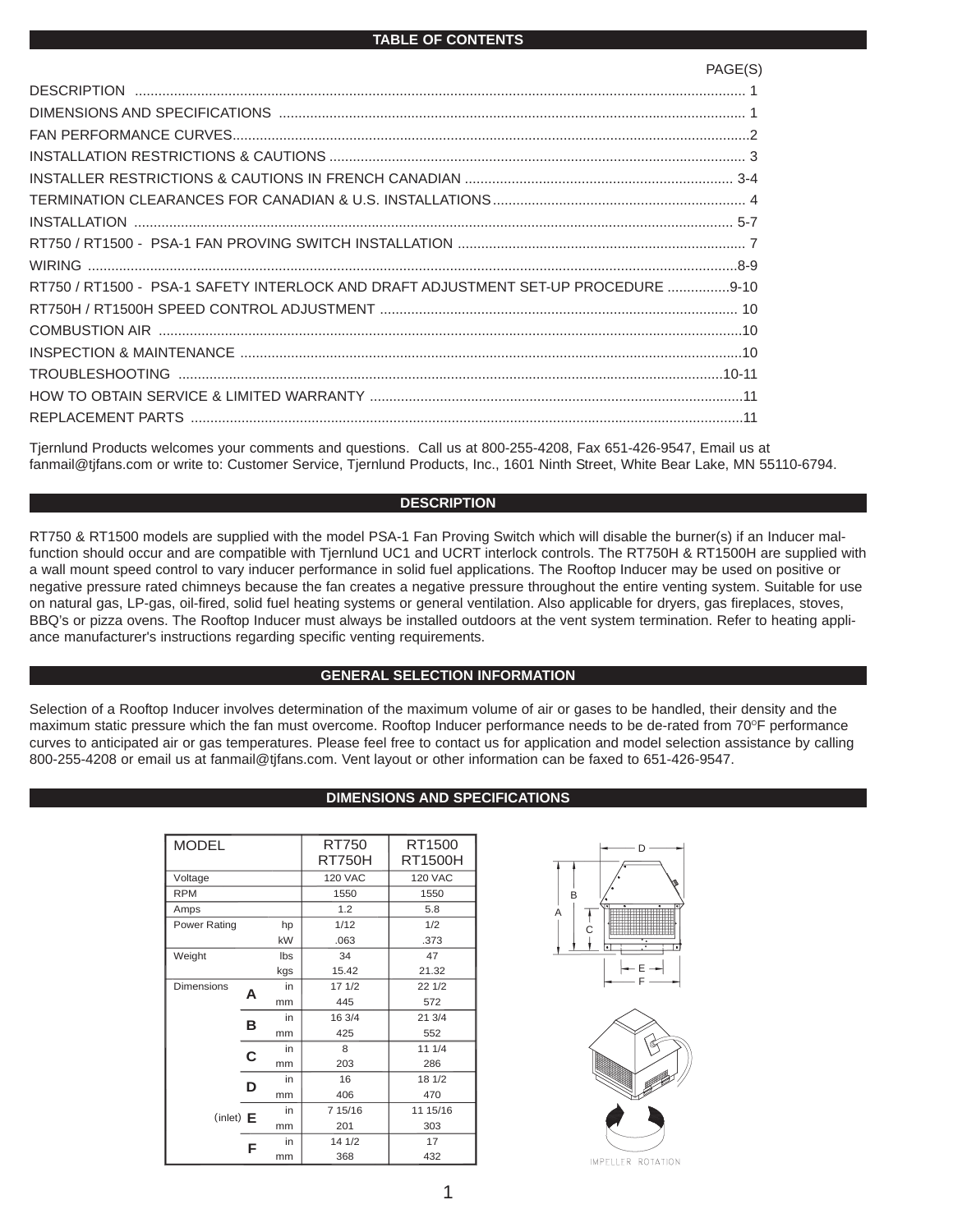# **Models RT750 & RT1500 Selection Table for Gas & Oil Applications**

| <b>MODEL</b> | <b>VENT PIPE</b><br>DIAMETER* | <b>BTU/HOUR INPUT</b>  | MAX. EOUIVALENT PIPE<br>LENGTH (FT) @ 400°F STACK |
|--------------|-------------------------------|------------------------|---------------------------------------------------|
| RT750        | 8"                            | 400,000 to 700,000     | 100'                                              |
| RT750        | 8"                            | 700,000 to 900,000     | 50'                                               |
| RT750        | 8"                            | 900,000 to 1,100,000   | 25'                                               |
| RT750        | 10"                           | 700,000 to 1,000,000   | 100'                                              |
| RT750        | 10"                           | 1,000,000 to 1,200,000 | 50'                                               |
| RT750        | 10"                           | 1,200,000 to 1,300,000 | 25'                                               |
| RT1500       | 12"                           | 1,000,000 to 2,000,000 | 100'                                              |
| RT1500       | 12"                           | 2,000,000 to 2,400,000 | 50'                                               |
| RT1500       | 12"                           | 2,400,000 to 2,600,000 | 25'                                               |
| RT1500       | 14"                           | 2,000,000 to 2,500,000 | 100'                                              |
| RT1500       | 14"                           | 2,500,000 to 2,700,000 | 50'                                               |
| RT1500       | 14"                           | 2,700,000 to 2,900,000 | 25'                                               |

#### SEA LEVEL FAN ASSISTED / POWER BURNER WITH BAROMETRIC DRAFT CONTROL

| MODEL  | <b>VENT PIPE</b><br>DIAMETER* | <b>BTU/HOUR INPUT</b>  | MAX. EQUIVALENT PIPE<br>LENGTH (FT) @ 400°F STACK |
|--------|-------------------------------|------------------------|---------------------------------------------------|
| RT750  | 8"                            | 500,000 to 900,000     | 100'                                              |
| RT750  | 8"                            | 900,000 to 1,200,000   | 50'                                               |
| RT750  | 8"                            | 1,200,000 to 1,400,000 | 25'                                               |
| RT750  | 10"                           | 900,000 to 1,200,000   | 100'                                              |
| RT750  | 10"                           | 1,200,000 to 1,500,000 | 50'                                               |
| RT750  | 10"                           | 1,500,000 to 1,700,000 | 25'                                               |
| RT1500 | 12"                           | 1,200,000 to 2,700,000 | 100'                                              |
| RT1500 | 12"                           | 2.700,000 to 3.200,000 | 50'                                               |
| RT1500 | 12"                           | 3,200,000 to 3,500,000 | 25'                                               |
| RT1500 | 14"                           | 2,700,000 to 3,500,000 | 100'                                              |
| RT1500 | 14"                           | 3,500,000 to 3,700,000 | 50'                                               |
| RT1500 | 14"                           | 3,700,000 to 3,900,000 | 25'                                               |

**\*IMPORTANT:** Select the inducer based on the BTU/hr input of the appliance(s) rather than the diameter of the appliance(s) vent outlet or chimney. Vent/Chimney sizes listed are the smallest inside diameter recommended for the associated BTU/hr input. Use a tapered reducing collar or transition fitting if the vent is reduced to the pipe diameter listed in selection table. To determine equivalent feet, add the total length of straight vent pipe plus 10 feet for each 90 degree elbow and 5 feet for each 45 degree elbow.

# **Models RT750H & RT1500H Selection for Solid Fuel Fireplaces**

Efficient draft that moves smoke up the chimney and keeps it from entering the living area is dependent on maintaining a negative pressure capture velocity at the hearth opening. Even if glass fireplace doors are present, reducing the open area, a negative pressure capture velocity must be calculated based on the entire hearth opening since the doors need to be opened to add additional logs.

Multiply the vertical and horizontal hearth opening to determine the face area opening in square feet. If the fireplace is open on the sides or back total all openings to arrive at the total face area.

If typically the fire can be maintained but smoke drifts into the room, select the model which has a face area capacity equal or greater than the face opening.

|         | <b>Maximum Face Area:</b> |
|---------|---------------------------|
| RT750H  | 14 Ft <sup>2</sup>        |
| RT1500H | 28 Ft <sub>2</sub>        |

Tjernlund offers free design recommendations for unusual fireplace designs, such as free-standing and custom gas fireplaces. If in doubt, consult factory.

# **ROOFTOP INDUCER FAN CURVES**





# 2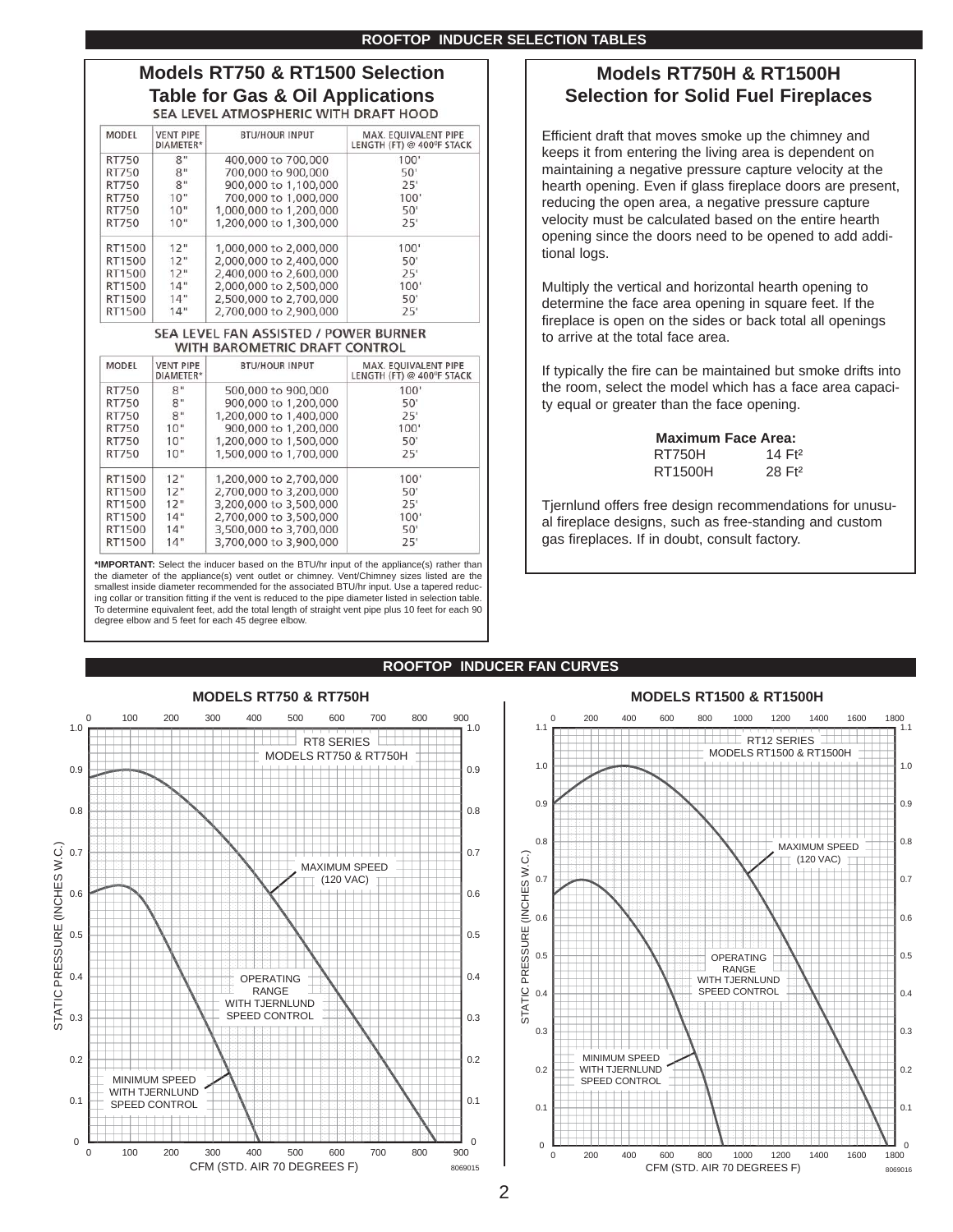# **WARNING**

Failure to install, maintain and/or operate the Rooftop Inducer in accordance with manufacturer's instructions may result in conditions which can produce bodily injury and property damage.

# **WARNING**

The Rooftop Inducer must be installed by a qualified installer in accordance with these instructions and all local codes or in their absence in accordance with the latest edition of The National Fuel Gas Code (NFPA 54), NFPA 211 or 31 when applicable, the latest edition of the National Electrical Code (NFPA 70) and the Occupational Safety and Health Act (OSHA) when applicable. In the absence of local codes in Canada, installations must comply with the Canadian Electrical Code (CSA Std 22.1 ), the latest edition of the Natural Gas Installation Code (CAN/CGA-B149.1), the Propane Installation Code (CAN/CGA-B149.2) and the Installation Code for Oil Burning Equipment (CSA Std B139-M91).

Improper installation can create a hazardous condition such as an explosion, fire, electrical shock or carbon monoxide poisoning resulting in property damage, personal injury or death.

- 1. The Rooftop Inducer may be installed on natural gas, LP-gas, oil-fired, solid fuel heating systems or general ventilation systems. The Rooftop Inducer is not suitable for use on condensing equipment.
- 2. The Rooftop Inducer was tested with exit flue gas temperatures of 600°F (315°C) U.S. and 575°F (300°C) Canada.
- 3. The Rooftop Inducer may not be installed on incinerators or incinerating toilets.
- 4. The Rooftop Inducer must always be installed at the vent system termination. Not suitable for Side Wall terminations.
- 5. The Rooftop Inducer shall not be installed on an appliance with an automatic valve having a manual opener unless the manual opener has been rendered inoperative or the automatic valve has been replaced with a valve not equipped with a manual opener.
- 6. RT750 / RT1500 Rooftop Inducers may only be installed on appliances equipped with a draft hood, draft diverter, barometric draft control or other dilution air providing source.

The Rooftop Inducer is designed to fit any type of nominal (8" Models RT750 / RT750H) or (12" Models RT1500 / RT1500H) diameter vent pipe. Vent pipe must be installed and supported according to manufacturer's instructions and/or in accordance with NFPA 211, "Chimneys and Vents". Factory insulated vent pipe may reduce clearances to combustibles when penetrating a combustible roof. Refer to vent pipe manufacturer's instructions for details.

## **INSTALLER CAUTIONS**

# $\blacktriangle$  WARNING

Disconnect the power supply when making wiring connections or when working around the Inducer impeller and motor. Failure to do so can result in electrical shock, personal injury, death or property damage.

- 1. The model PSA-1 Fan Proving Switch provided must be interlocked with the heating appliance burner(s).
- 2. Plan the vent system so that the code required clearances are maintained from plumbing, wiring and combustibles.
- 3. Make certain the power supply is adequate for Rooftop Inducer motor requirements. Do not add the Rooftop Inducer to a circuit where the total load is unknown.
- 4. The installer must verify that the appliance(s) on which the Rooftop Inducer will be installed is in a safe operating condition. Consult appliance manufacturer's Instructions for details.
- 5. Rooftop Inducer housing is single wall. Standard clearances to combustibles must be maintained.

## **CONDITIONS D'INSTALLATION**

# **WARNING**

Ne pas installer, entretenir et(ou) utiliser le Système d'admission d'air pour toit conformément aux directives du fabricant pourrait entraîner des circonstances qui causeront des blessures et endommageront la propriété.

# **WARNING**

Le Système d'admission d'air pour toit doit être installé par un installateur qualifié conformément aux présentes directives et à toutes les normes applicables à la localité. En l'absence de normes locales au Canada, les installations doivent respecter le Code canadien de l'électricité (CSA Std 22.1), la dernière version du Code d'installation du gaz naturel (CAN/CGA-B149.1), le Code d'installation du propane (CAN/CGA-B149.2) et le Code d'installation des appareils de combustion au mazout (CSA Std B139-M91).

Une installation inadéquate pourrait entraîner un danger, comme une explosion, un feu, une décharge électrique ou un empoisonnement au monoxyde de carbone qui endommagera la propriété, occasionnera des blessures ou même la mort.

1. Le Système d'admission d'air pour toit peut être installé sur des systèmes de chauffage aux gaz naturels, aux gaz de pétroles liquéfiés, au mazout ou aux combustibles solides ou systèmes de ventilation générale. Le Système d'admission d'air pour toit ne convient pas aux systèmes de condensation.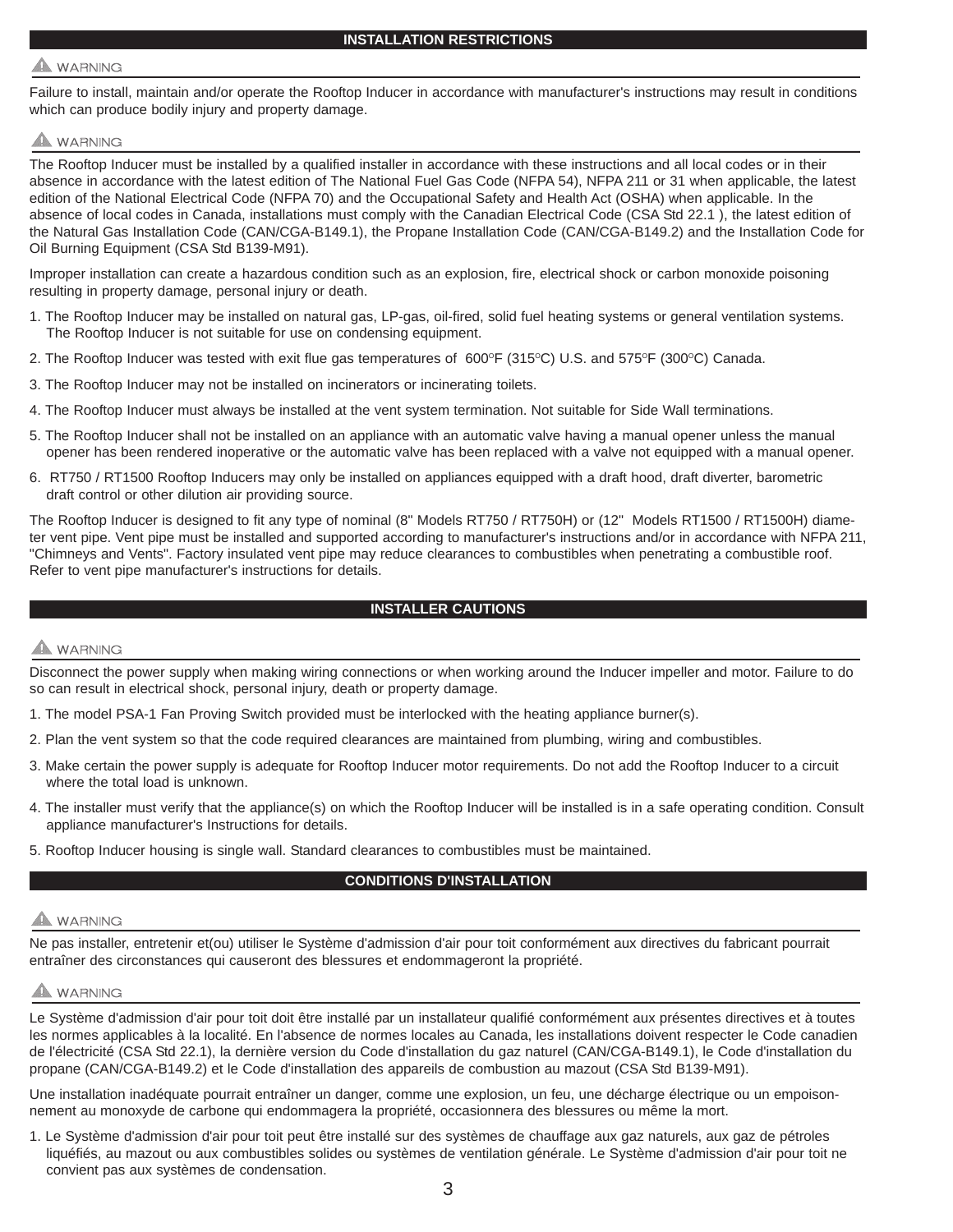- 2. Le Système d'admission d'air pour toit a été testé à des températures des gaz à la sortie du conduit de 575°F (300°C) Canada.
- 3. Le Système d'admission d'air pour toit ne doit pas être installé sur des incinérateurs, des cuvettes sanitaires à incinération ou des appareils brûlant un combustible solide.
- 4. Le Système d'admission d'air pour toit doit toujours être installé à l'extrémité du système de ventilation. Il ne doit être monté qu'en plaçant l'arbre de moteur à la verticale.
- 5. Le Système d'admission d'air pour toit ne doit pas être installé sur un appareil équipé d'une valve automatique ayant un dispositif d'ouverture manuel, à moins que le dispositif d'ouverture manuel ne fonctionne plus ou que la valve automatique a été remplacée par une valve sans dispositif d'ouverture manuel.
- 6. Les modèles RT750 / RT1500 du Système d'admission d'air pour toit ne peuvent être installés que sur les appareils équipés d'un coupe-tirage, d'une hotte de tirage, du réglage barométrique du tirage ou toute autre source de ventilation de dilution.

Le Système d'admission d'air pour toit est conçu pour tout tuyau de ventilation d'un diamètre nominal de (8" Modèles RT750 / RT750H) ou (12" Modèles RT1500 / RT1500H). Un tuyau de ventilation isolé en usine pourrait réduire les distances sécuritaires requises par rapport aux matières inflammables lorsqu'il pénètre un toit ou un mur inflammable. Pour de plus amples renseignements, consultez les directives du fabricant du tuyau de ventilation.

#### **PRÉCAUTIONS À PRENDRE PAR L'INSTALLATEUR**

# **A** WARNING

Débranchez le bloc d'alimentation avant d'effectuer des branchements électriques ou de travailler autour du rotor et du moteur du ventilateur, afin de ne pas être victime d'une décharge électrique, de blessures et même de mort, ou d'endommager la propriété.

- 1. L'interrupteur de vérification du ventilateur du modèle PSA-1 fourni doit être interverrouillé avec le ou les brûleurs de l'appareil de chauffage.
- 2. Montez le système de ventilation en respectant les normes de distances sécuritaires du code par rapport à la plomberie, au filage électrique et aux matières inflammables.
- 3. Assurez-vous que le bloc d'alimentation convient aux exigences du moteur du Système d'admission d'air pour toit. N'ajoutez pas le Système d'admission d'air pour toit à un circuit dont vous ignorez la charge totale.
- 4. Le technicien doit vérifier que l'appareil sur lequel sera installé le Système d'admission d'air pour toit est dans une condition d'utilisation sécuritaire. Pour de plus amples renseignements, consultez les directives du fabricant de l'appareil.
- 5. Le Système d'admission d'air pour toit est logé dans un seul mur. Il faut respecter les normes de distances sécuritaires par rapport aux matières inflammables.

#### **ROOFTOP INDUCER TERMINATION CLEARANCES**

#### **U.S. INSTALLATIONS**

Terminate the Rooftop Inducer so that proper minimum clearances are maintained as cited in the latest edition of the National Fuel Gas Code (NFPA 54), NFPA 211 or 31 when applicable.

#### **CANADIAN INSTALLATIONS**

In the absence of local codes in Canada, installations must comply with the latest edition of the Natural Gas Installation Code (CAN/CGA-B149.1), the Propane Installation Code (CAN/CGA-B149.2), the Installation Code for Oil Burning Equipment (CSA Std B139-M91) or as follows:

The Rooftop Inducer base must be a minimum of 9" above a roof. Optional roof mounting kits are available from Tjernlund.

• A venting system shall not direct flue gases so as to jeopardize people, overheat combustible structures, or enter buildings.

A venting system shall not terminate within (4 ft U.S.) (1.8 m / 6ft Canada) of the following:

- A window, door or mechanical air supply inlet of any building
- A gas service regulator vent outlet
- A combustion air inlet
- A direction facing combustible materials or openings of surrounding buildings

A venting system shall not terminate within 1m (3ft) of the following:

- At least 3 feet above any forced air inlet located within 10 feet.
- Above a gas meter/regulator assembly within 1m (3ft) horizontally of the vertical centreline of the regulator
- An oil tank or an oil tankfill inlet

TJERNLUND ROOFTOP INDUCER DISCHARGE<br>MUST BE AT LEAST 3 FEET ABOVE ANY AIR INLET MUST BE AT LEAST 3 FEET ABOVE<br>FORCED AIR INLET WITHIN 10 FEET. TJERNLUND ROOFTOP INDUCERS<br>MUST BE MOUNTED AT LEAST INCHES ABOVE ROOF.  $\mathbb{R}$  $PTI<sub>Q</sub>NA$ RT-SERIES MOUNTING KITS<br>SUPPORT ROOFTOP UNITS 1/1 TO COMBUSTIBLES 4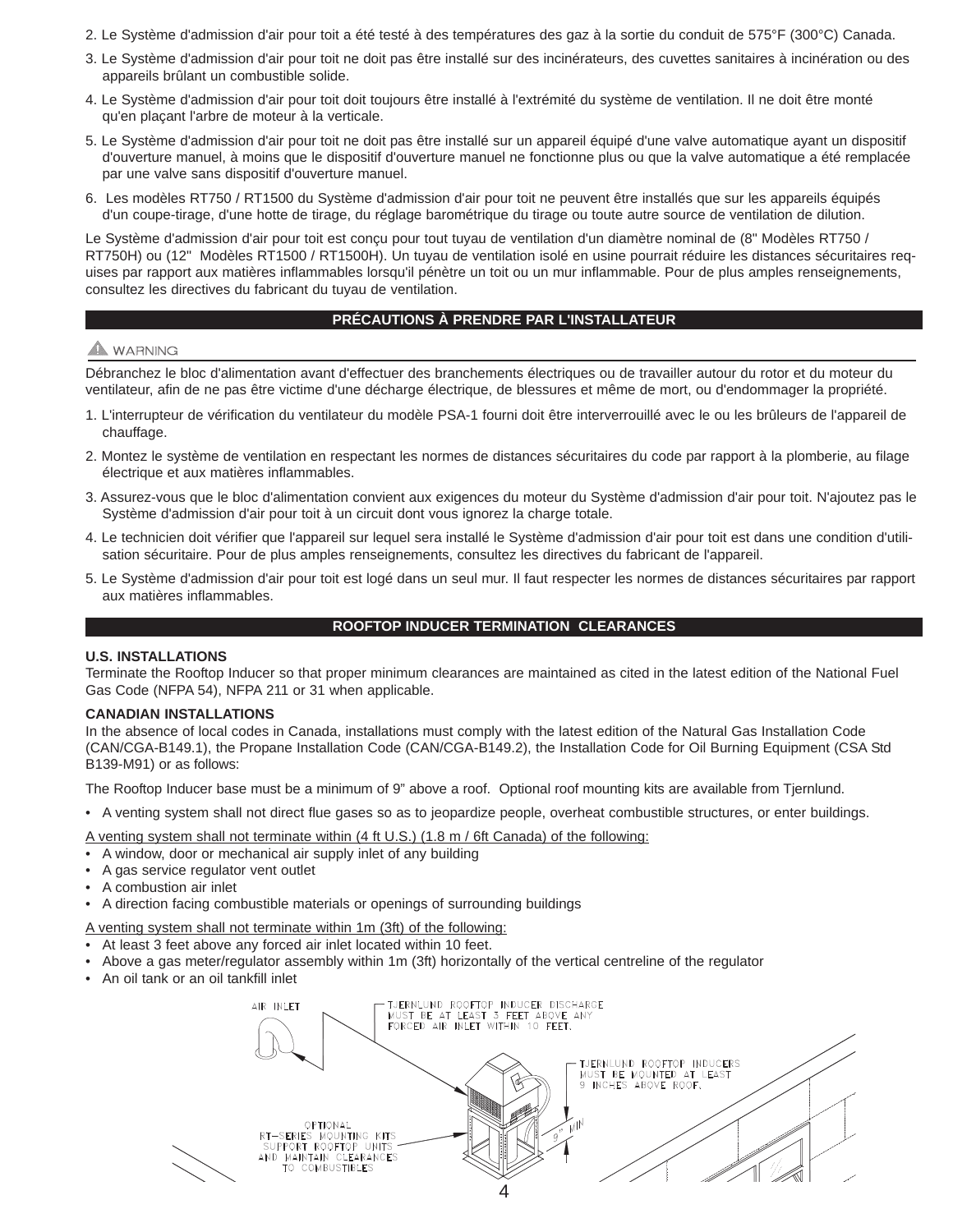# **WARNING**

**The Rooftop motor side is heavy. Remove (2) hinge pins and (2) latch screws opposite hinge side to separate the motor section from the mounting base prior to installation. When removing the motor side, use extreme caution so internal parts such as the impeller are not damaged.**

Make sure vent pipe is adequately installed and supported for weight of inducer. Tjernlund's optional RT-Series rooftop stands or a frame to support weight of inducer may be necessary. The vent extending above the roofline may be shortened for a more stable and aesthetic installation since the Rooftop Inducer provides draft regardless of chimney height.

**IMPORTANT:** Disconnect the power supply when making wiring connections or when working around the fan impeller and motor. Failure to do so can result in electrical shock, personal injury, death or property damage.



I**NSTALLATION ISOMETRIC FOR TILE LINED CHIMNEY**



#### **INDUCER BASE INSTALLATION**

All models include mounting kits to securely attach the Inducer Base to any type of insulated or single wall metal pipe or tile lined flue.

#### **MOUNTING INDUCER BASE ON METAL VENT PIPE**

**NOTE:** Discard adapter plate, finger clamps and 3 1/2" bolts if mounting on metal vent pipe.

A Mounting Plate and Inlet Collar is included with each Rooftop Inducer. The RT750 Series collar will slip inside any metal pipe as small as 8" diameter ID and as large as 12" OD. The RT1500 Series collar will slip inside any metal pipe as small as 12" ID and as large as 20" OD. If your application has a metal pipe smaller than the noted diameters use an increaser appropriate for pipe type to transition to minimum diameter noted.

- 1. Insert Inlet Collar through Mounting Plate. Place Inducer Base on top of Inlet Collar and Mounting Plate to sandwich Inlet Collar flange between them. Insert (4) 1/2" 10-32 carriage bolts through Mounting Plate and Inducer Base and tighten (4) 10-32 lock nuts on top of Inducer Base. Secure (4) Pipe Straps to the holes on the sides of the Inducer Base with included (4) 3/8" 8-32 screws and lock nuts, (See Diagram A).
- 2. **IMPORTANT:** Before inserting Inlet Collar / Inducer Base assembly into vent pipe note that the electrical connection is on the hinged side of the Inducer. Make sure that the Inducer Base is positioned so that Inducer swings towards the desired direction. Using RTV or equivalent high temperature silicone apply a generous bead to the top edge of the metal vent pipe. Insert Inlet Collar / Inducer Base assembly into vent pipe considering hinge location. Insert the large adjustable pipe clamp through the loops of the pipe straps and tighten pipe clamp until it snugly grips the OD of the vent. **NOTE:** RT1500 Series will have to use both pipe clamps provided, (See Diagram B).



DIAGRAM A

DIAGRAM B



PLACE A GENEROUS BEAD OF HIGH TEMP SILICONE ON TOP OF PIPE BEFORE PLACING INLET COLLAR / INDUCER BASE ASSEMBLY ON VENT PIPE. INSERT PIPE CLAMP THROUGH STRAPS AND TIGHTEN.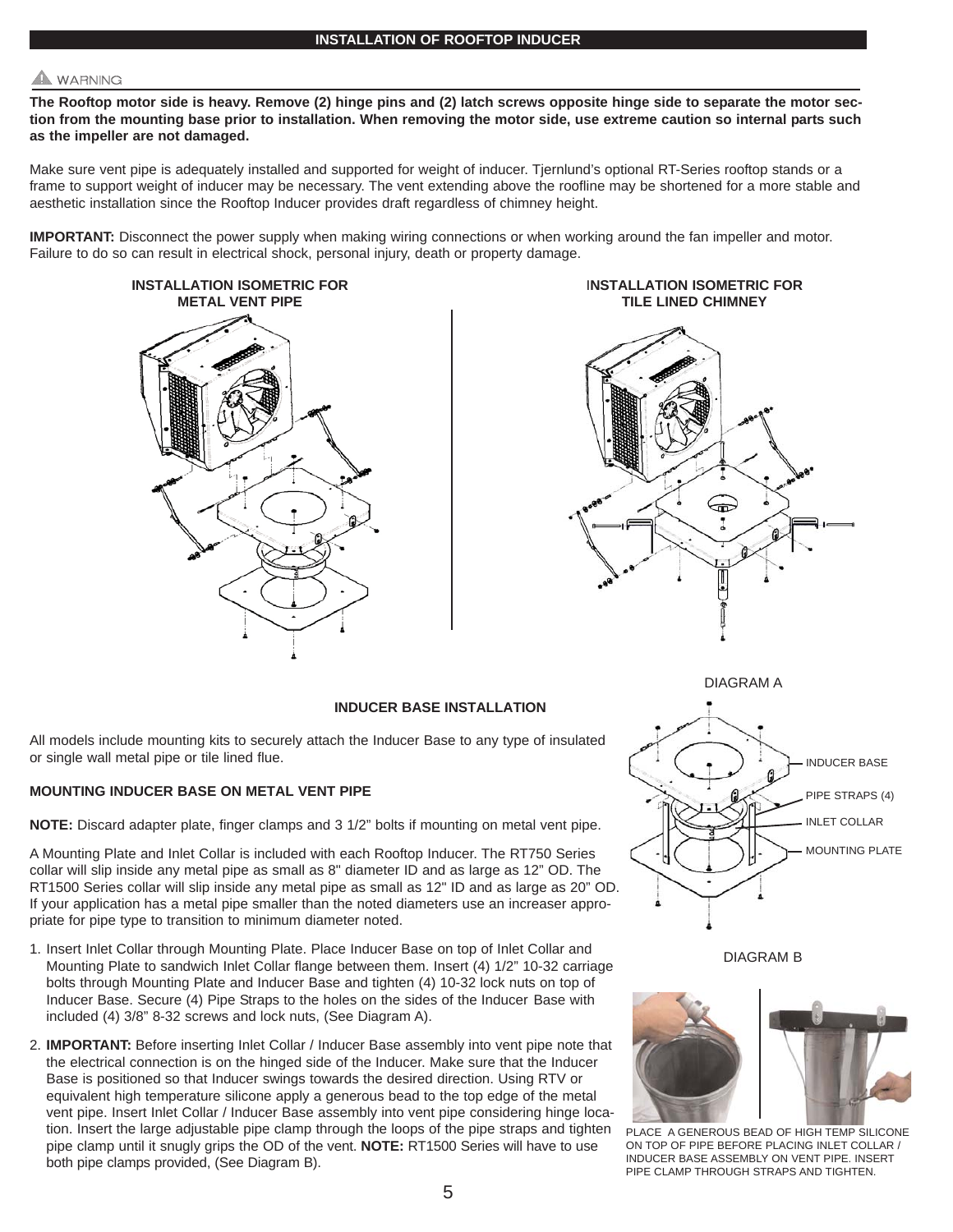#### **MOUNTING INDUCER BASE ON CLAY TILE FLUE LINERS**

**NOTE:** Discard mounting plate, pipe straps and pipe clamps if mounting on a tile flue liner.

- 1. Flip the Inducer Base bottom side up and position finger clamps in each corner. Place washer on (4) 3 1/2" adjustment bolts and insert through holes in corners and thread into finger clamp. Insert (4) 1/2" 10-32 carriage bolts through slots in finger clamps and through Inducer Base holes. Loosely secure on top side of Inducer Base with included (4) 10-32 lock nuts, (See Diagram C).
- 2. Place a generous bead of RTV or equivalent high temperature silicone on top of tile liner, (See Diagram D). Position the Inducer Base on top of the chimney liner, inserting the finger clamps into the liner interior. **IMPORTANT**: Note location of hinges to make sure that the Inducer Base is positioned so that Inducer swings towards the desired direction. The electrical whip is located on the hinged side. Once positioned in center of flue, pull the head of each 3 1/2" adjustment bolts out until the finger clamps make contact with the interior wall of the liner. Tighten opposite corners until finger clamps firmly secure the Inducer Base to the liner interior. **CAUTION:** Over-tightening could crack tile liner, (See Diagram E).





INSERT 3 1/2" ADJUSTMENT BOLTS & WASHER THRU HOLES IN CORNERS, THREAD INTO FINGER CLAMP. INSERT STAINLESS 10-32 CARRIAGE BOLTS THROUGH SLOTS IN FINGER CLAMPS INDUCER BASE HOLES. LOOSELY SECURE ON TOP SIDE OF INDUCER BASE WITH INCLUDED 10-32 LOCK NUTS.

DIAGRAM C DIAGRAM D DIAGRAM E



PLACE A GENEROUS BEAD OF RTV OR EQUIVALENT HIGH TEMPERATURE SILICONE ON TOP OF CHIMNEY TILE LINER.



TIGHTEN OPPOSITE CORNERS UNTIL FINGER CLAMPS SNUGLY SECURE THE INDUCER BASE TO THE LINER INTERIOR. **CAUTION:** OVER-TIGHTENING COULD CRACK TILE LINER.

- 3. When finger clamps are firmly tightened, tighten down finger clamp 10-32 lock nuts on top of Inducer Base, (See Diagram F).
- 4. Place Adapter Plate on Inducer Base and mark Adapter Plate underside with a marker by tracing the interior of chimney, **CAUTION:** Sharp edges-wear gloves. If underside cannot be easily marked take measurements of chimney to determine Adapter Plate opening, (See Diagram G.)
- 5. If Adapter Plate can't be easily marked by tracing interior of chimney, mark center lines on Adapter Plate and use chimney opening measurements to mark the Adapter Plate to cut out chimney opening, (See Diagram H).





WHEN FINGER CLAMPS ARE FIRMLY TIGHTENED, TIGHTEN DOWN FINGER CLAMP LOCK NUTS ON TOP OF INDUCER BASE.

- 6. Fill any gaps on exterior of chimney flue and Inducer Base with RTV or equivalent high temperature silicone, (See Diagram I).
- 7. Use a tin snips or equivalent to cut marks made on Adapter Plate to expose inside of tile liner. Confirm Adapter Plate opening exposes full chimney opening. Place a **thin** bead of RTV or equivalent high temperature silicone around Adapter Plate opening and place silicone side down on Inducer Base, (See Diagram J).



EITHER MARK ADAPTER PLATE FROM UNDER-SIDE (**CAUTION:** METAL IS SHARP WEAR GLOVES) OR TAKE MEASUREMENTS OF CHIM-NEY TO DETERMINE ADAPTER PLATE OPENING.

DIAGRAM I





IF ADAPTER PLATE CAN'T BE EASILY MARKED BY TRACING INSIDE OF CHIMNEY, MARK CEN-TER LINES ON ADAPTER PLATE AND USE MEASUREMENTS FROM STEP 4 TO MARK LINES FOR ADAPTER PLATE OPENING.

DIAGRAM J



USE A TIN SNIPS OR EQUIVALENT TO CUT MARKS MADE ON ADAPTER PLATE TO EXPOSE INSIDE OF TILE LINER. CONFIRM ADAPTER PLATE FULLY EXPOSES INSIDE OF CHIMNEY AND ADHERE TO INDUCER BASE WITH A **THIN** BEAD OF HIGH TEMP SILICONE.



FILL ANY OPEN AREA BETWEEN EXTERIOR OF CHIMNEY FLUE AND INDUCER BASE PLATE WITH RTV OR EQUIVALENT HIGH TEMPERA-TURE SILICONE.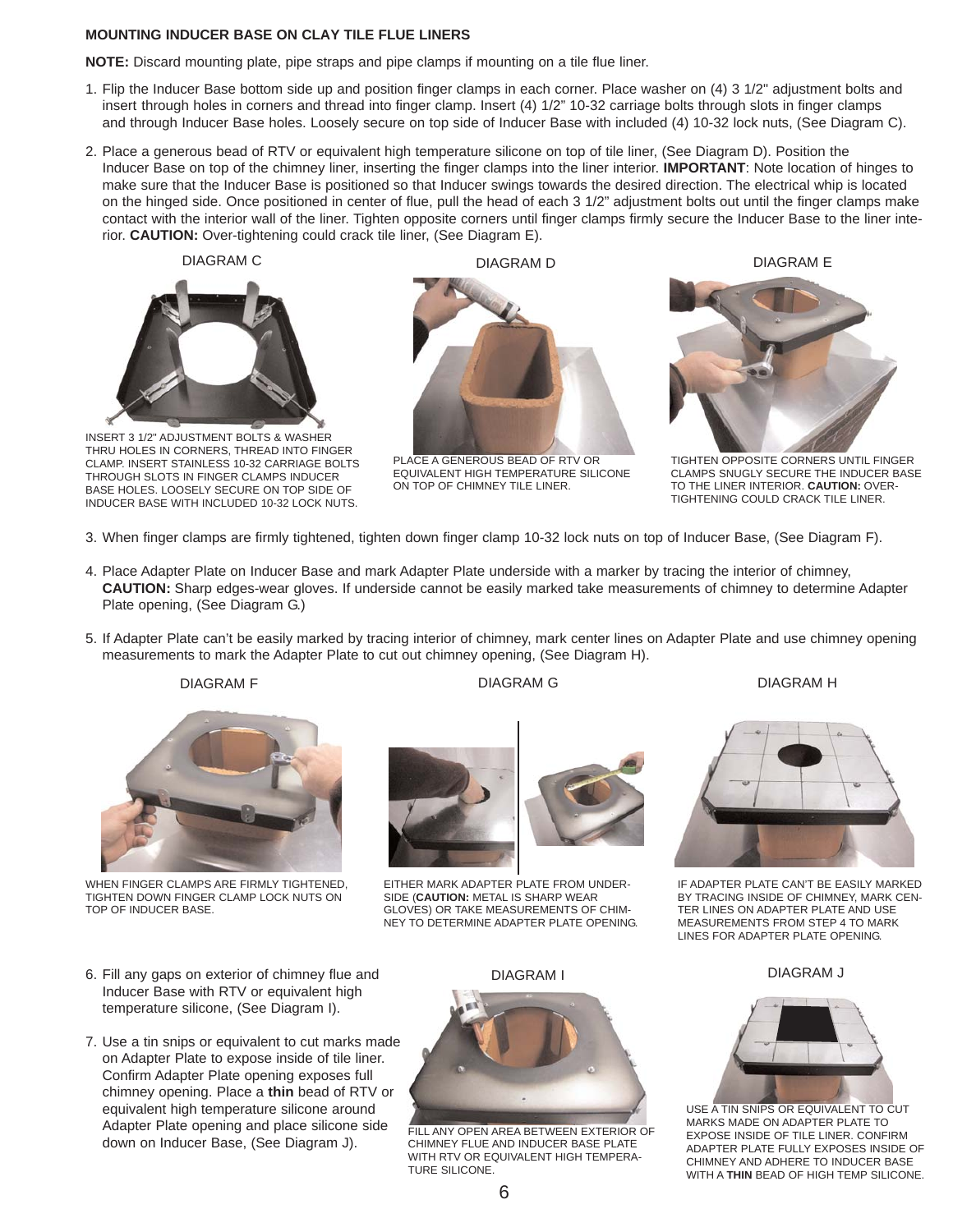#### **ROOFTOP INDUCER MOUNTING AND SCISSOR HINGE ASSEMBLY**

Set the Inducer top motor side on top of the Inducer Base, aligning the hinges. Insert the two hinge pins with the heads on the outside portion of the hinges, (See Diagram K).

Install hinges as follows: **Inducer Top hinge:** Insert 1/2" threaded stud through Inducer top, (2) washers, hinge (with stop on outside), spacer, washer and 10-32 lock nut. **Inducer Base hinge:** Insert 1/2" threaded stud through Inducer Base, washer, hinge (with stop outside), spacer, (2) washers and 10-32 lock nut, (See Diagram L). Use (2) provided 3/8" 8-32 self tapping screws to secure Inducer top to Inducer Base through the two oval brackets on front of Inducer.

Insert Discharge Grilles on both sides with (3) 3/8" 8-32 self tapping screws provided, (See Diagram M).



#### **MODEL RT750 / RT1500 - PSA-1 FAN PROVING SWITCH INSTALLATION (SKIP IF INSTALLING RT750H / RT1500H)**

The RT750 and RT1500 models include the an adjustable fan proving switch model PSA-1. Follow these general procedures for pressure switch installation and adjustment.

- 1. Install Fan Proving Switch sampling tube in the vent connector 2-3 pipe diameters after the elbow or "T" that turns the vent from heater flue outlet from vertical to horizontal. For multiple heater venting into a common manifold, install after heater closest Rooftop Inducer. If the vent run is completely vertical, install after draft hood or barometric draft control. Installing the sampling tube nearer the Inducer will make the adjustment easier because the pressure sensed will be more negative and eliminate sensing pressure near the switch's bottom-end range, (See Diagram N)
- 2. Using a sharp drill bit to reduce burr, drill a 1/4" hole for Fan Proving Switch sampling tube. Screw sampling tube bracket to pipe with sampling hole centered, (See Diag. O).
- 3. Insert stainless steel sampling tube through 1/4" hole enough to just penetrate interior of vent pipe and lock in place with compression nut, (See Diagram O). With the Rooftop Inducer on, a reading with a draft gauge can be used to determine when interior of pipe has been penetrated.



4. **IMPORTANT:** Fan Proving Switch diaphragm must be mounted in a vertical position within six feet of the sensing location. Firmly insert flexible tubing on sampling tube and Fan Proving Switch nipple marked (LOW). Leave other Fan Proving Switch port open to room atmosphere. Make sure there are no sharp bends or kinks in flexible tubing, (See Diagram P).

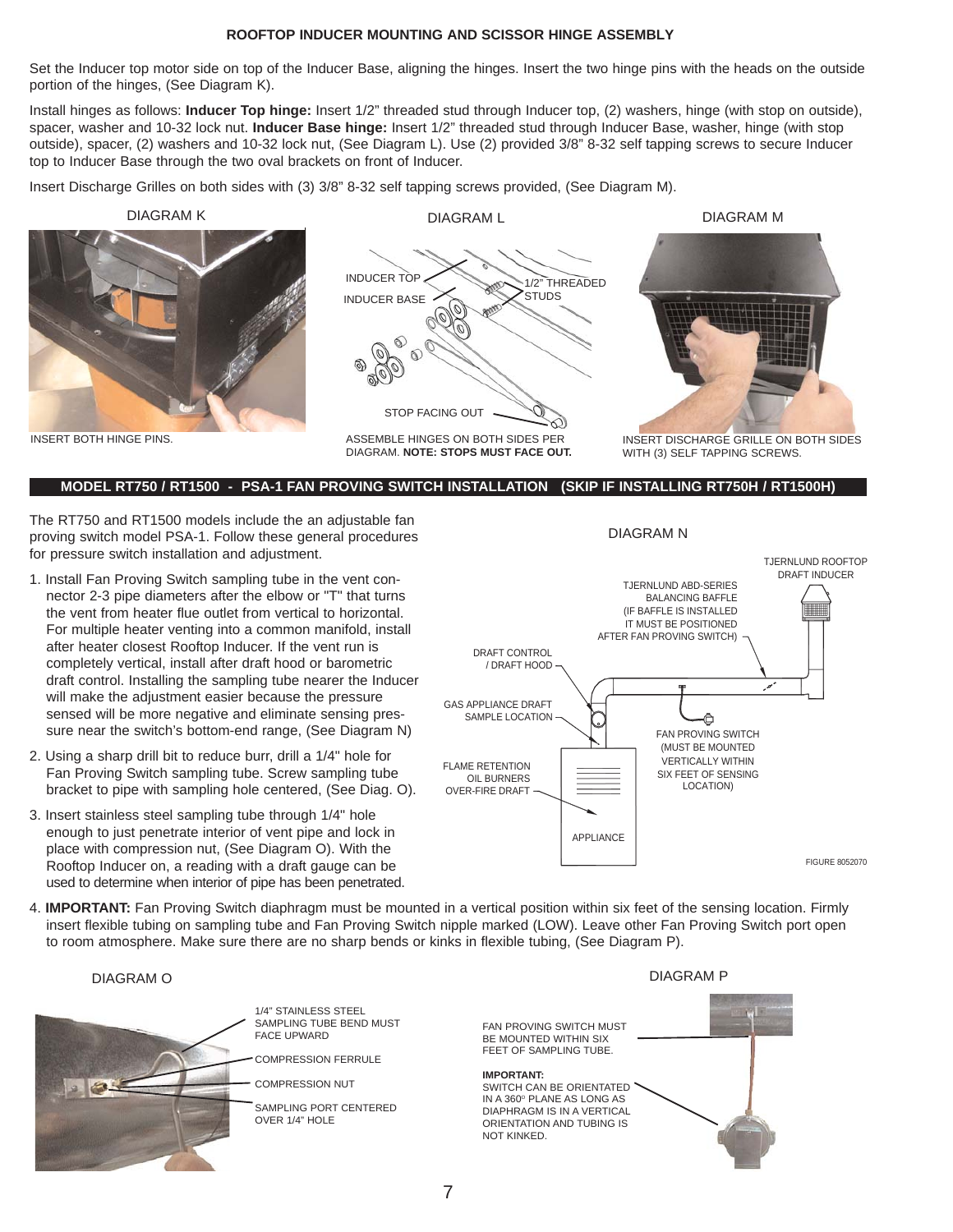## **WIRING**

#### **INSTALLING ELECTRICAL WHIP**

#### DIAGRAM Q

Remove the (2) 8-32 nuts holding coverplate and gasket on the electrical access of the Inducer. Pull the wires out of the Inducer and wire nut them to the electrical leads from the whip referencing appropriate diagram below. Carefully stuff the wired connections back into the Inducer and secure coverplate and gasket to Inducer housing using the nuts removed from above. Firmly tighten until gasket compresses, (See Diagram Q).

Secure box on opposite end of whip to power supply conduit and wire in accordance to the diagram appropriate for installation. Place provided gasket between cover and box firmly tighten.

# **WARNING**

All wiring from the Rooftop Inducer to the appliance must be in compliance with local codes or in their absence, the National Electric Code (NFPA 70).

All wiring from the Rooftop Inducer to the appliance must be appropriate class 1 wiring as follows: Installed in rigid metal conduit, intermediate metal conduit, rigid non-metallic conduit, electrical metallic tubing, Type MI Cable or be otherwise suitably protected from physical damage.

# **ROOFTOP INDUCER FACTORY CONNECTION DIAGRAM**



# **ROOFTOP INDUCER CONTROL OPTIONS**



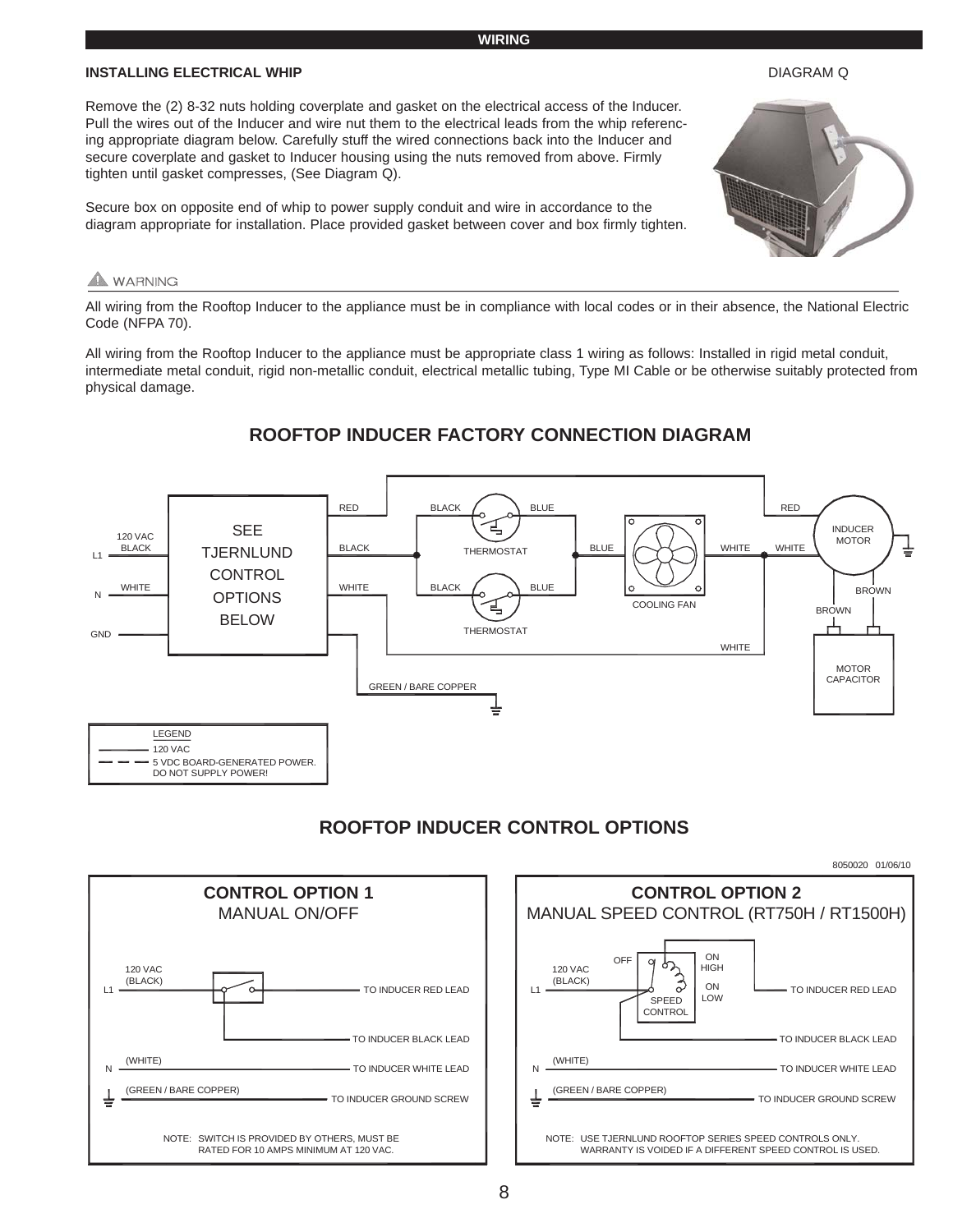| LEGEND                                                    |
|-----------------------------------------------------------|
|                                                           |
| $ -$ 5 VDC BOARD-GENERATED POWER.<br>DO NOT SUPPLY POWER! |



#### **RT750 / RT1500 - PSA-1 FAN PROVING SWITCH ADJUSTMENT (SKIP IF INSTALLING RT750H / RT1500H)**

- 1. Drill an appliance draft sampling hole in the vent riser after each draft diverter or between the flue outlet and the draft hood / barometric draft control of each appliance. For most oil burners sample over-fire draft. Connect draft gauge to sampling hole, (See Diagram N, Page 7).
- 2. For installations with a barometric draft control: Adjust weight on draft control to minimum or most responsive position (Less Draft).
- 3. **WARNING: This step requires that the wires connected to the PSA-1 Fan Prover terminals be temporarily removed and jumpered together. Disconnect power before proceeding.**

Remove power source and connect leads attached to the C (common) and N/O (normally open) terminals of the PSA-1 together. Attach a continuity tester to the C and N/O terminals of the PSA-1 Switch. Turn the PSA-1 adjustment screw counter clockwise until it seats against the stop. **The PSA-1 must be reconnected to the interlocked heaters(s) per the appropriate wiring diagram after completing these procedures. Failure to do so may result in a hazardous condition such as an explosion, fire or carbon monoxide poisoning resulting in property damage, personal injury or death.** If installing this product in conjunction with a Tjernlund Products UC1 interlock control the number 9 dip switch must be positioned in the up/'on' position.

Close all access doors and openings to the mechanical room that would typically be closed during heating equipment operation. Fire all other heating equipment not connected to this vent system and operate exhaust fans or air consuming devices within the facility that could affect the air pressure of the mechanical room.

- 4. Activate Rooftop Inducer and adjust balancing baffle(s) or speed control so that (-0.08" W.C. or -20 Pa) is read at the appliance draft sampling position(s) referenced in Step 1. The PSA-1 switch contacts should close. If switch contacts do not close move pressure sampling probe closer to the Inducer. **Do not** move sampling probe between manual damper and Inducer inlet.
- 5. Activate burner(s) at full capacity. Gradually adjust balancing baffle(s) or speed control to maintain a slight negative draft (-0.02" to -0.05" W.C. or -5 to -12.5 Pa) at the heater's draft sampling location(s). Allow vent temperatures to reach steady state by referencing breaching flue gas temperatures.
- 6 Once flue gas temperatures have stabilized, verify that balancing baffle(s) or speed control are adjusted so that a slight negative draft (-0.02" to -0.05" W.C or -5 to -12.5 PA) is measured at draft sampling location(s). Individual appliance vent connections may require balancing baffles to evenly regulate draft.
- 7. Adjust balancing baffle(s) or speed control so that a slight positive draft (neutral to +0.01" W.C. or +2.5 Pa) is measured at the appliance draft sampling location. Flue gases should just start to spill from the draft hood/draft diverter or barometric draft control.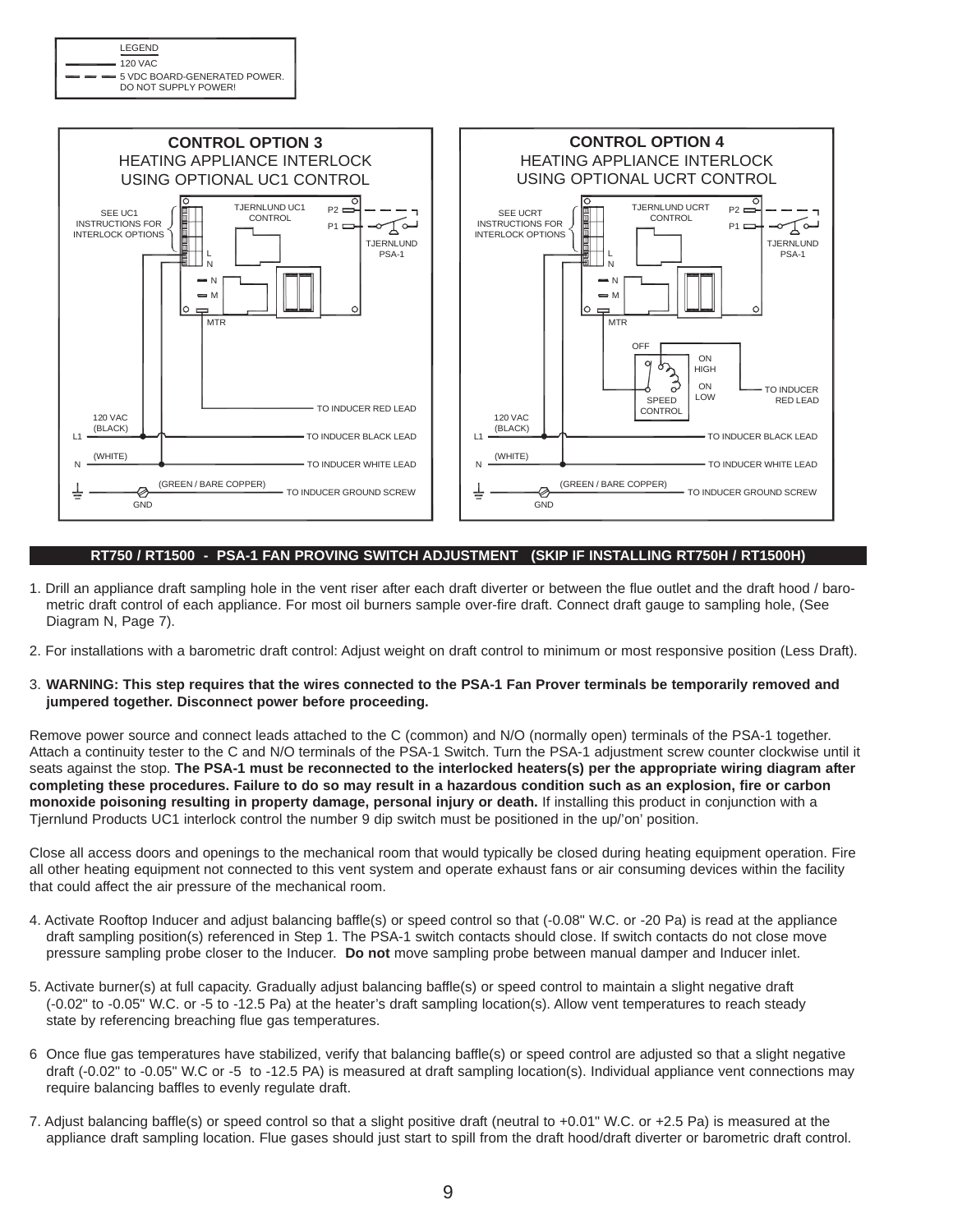- 8. Turn the PSA-1 Fan Prover Switch adjustment screw clockwise in 1/6-turn increments, waiting 2-3 seconds after each adjustment until the pressure switch opens and no continuity is read. Shut off heater for 5 minutes while continuing to allow inducer to operate.
- 9. Fire heater and readjust the balancing baffle(s) or speed control so that a negative draft (-0.02 to -0.05" W.C. or -5 to -12.5 Pa ) is once again measured at the appliance draft sampling location. This readjustment must be enough to cause the PSA-1 Fan Prover Switch to close. The PSA-1 may take a few moments to close after each adjustment.
- 10. Confirm Fan Prover Switch set point by adjusting balancing baffle(s) or speed control so that a slight positive draft (neutral to +0.01" W.C. or +2.5 Pa) is measured at the appliance draft sampling location. Flue gases should just start to spill from the draft hood/draft diverter or barometric draft control and the Fan Prover Switch should open. Readjust the balancing baffle(s) or speed control so that a negative draft (-0.02 to -0.05" W.C. or -5 to -12.5 Pa) is once again measured at the appliance draft sampling location. Verify that the PSA-1 Fan Prover Switch closes.
- 11. **IMPORTANT:** Reconnect PSA-1 Fan Prover leads to switch that were jumpered together in Step # 3. Run entire heating/vent system through 3 cycles to verify proper burner light off and operation. Verify that each appliance lights off properly with all other appliances not firing. If barometric draft control(s) are excessively open, adjust weight so the draft control damper opens less and repeat process starting with Step # 3.
- 12. Sign and date these instructions to verify that the PSA-1 Fan Prover interlock was completed.

These instructions must remain on premises. SIGN: **Example 2018** SIGN:

#### **MODEL RT750H / RT1500H SPEED CONTROL ADJUSTMENT**

Model RT750H and RT1500H include a motor speed control. Do not alter the internal pot or use a different motor speed control. Do not wire so that speed control varies the motor cooling fan speed. Always have the inducer operating prior to and during the entire burn cycle of a solid fuel stove or fireplace.

## **SPEED CONTROL INSTALLATION**

- 1. Install the speed control in an indoor location adjacent to the solid fuel stove or fireplace, ideally where the flames and smoke can be viewed when speed adjustments are made.
- 2. The speed control requires a 2"x4" electrical box. 14-3 w/ground electrical wire is recommended because it consists of a white (neutral), Black (constant hot), Red (switched variable through speed control) and Green (ground) leads. Commercial applications may require 12 gauge wire and electrical disconnect on roof.
- 3. After speed control is installed and wired per Option 2 on Page 8, install included faceplate to junction box and push adjustment knob onto shaft of speed control.
- 4. Verify that Rooftop inducer activates when speed control is switched on and that Inducer performance decreases when knob is turned fully clockwise. This can be done by holding a candle in the unlit fireplace or stove near the flue outlet and observing flame and smoke.

#### **COMBUSTION AIR**

Adequate combustion air is vital for proper combustion and for safe venting. Likewise, for proper Inducer performance, adequate combustion air must be available to the appliance. Many installers assume adequate combustion air is present, especially in older structures. In some cases this is a false assumption, because many structures have been made "tight" due to weatherization. Size the combustion air opening(s) into the equipment room as outlined in NFPA 31, 54 & 211. Tjernlund's IN-FORCER<sup>TM</sup> combustion air intake systems provide a convenient, automated way to supply combustion air to the equipment room. When installing the Rooftop Inducer it is not necessary to supply any more combustion air than normally required when conventional venting.

#### **INSPECTION & MAINTENANCE**

The Rooftop Inducer is designed for continuous use. The motor is equipped with permanently lubricated sealed ball bearings which do not require oiling.

A vent pipe / chimney inspection must be performed annually. The inspection should include checking all vent pipe and connections for blockage and leaks. A safety interlock test as outlined in Step # 11 under "RT750 / RT1500 PSA-1 Fan Proving Switch Adjustment" starting on Page 9 must also be performed annually for models RT750 & RT1500.

For oil and solid fuel applications inspect impeller after (3) months and set up a periodic inspection and cleaning routine as necessary. If used on a fireplace that is used regularly (2-3 times a week), semi annual chimney cleaning may be required to prevent creosote buildup. If used on a commercial wood-fired pizza oven cleaning may be required every 2-3 months. No matter how often used, a chimney serving wood-fired appliances should be cleaned and inspected at least once a year.

#### **CLEANING**

**IMPORTANT**: Disconnect the power supply when making wiring connections or when working around the fan impeller and motor.

- 1. Remove (2) latch screws opposite hinge side on the front of Rooftop Inducer housing. Open housing until side hinge stops are engaged. Remove discharge grilles for greater access to impeller.
- 2. If necessary, use scraper and/or brush to clean soot and creosote buildup on the impeller and inside inducer base. Use caution not to displace impeller balancing weights.